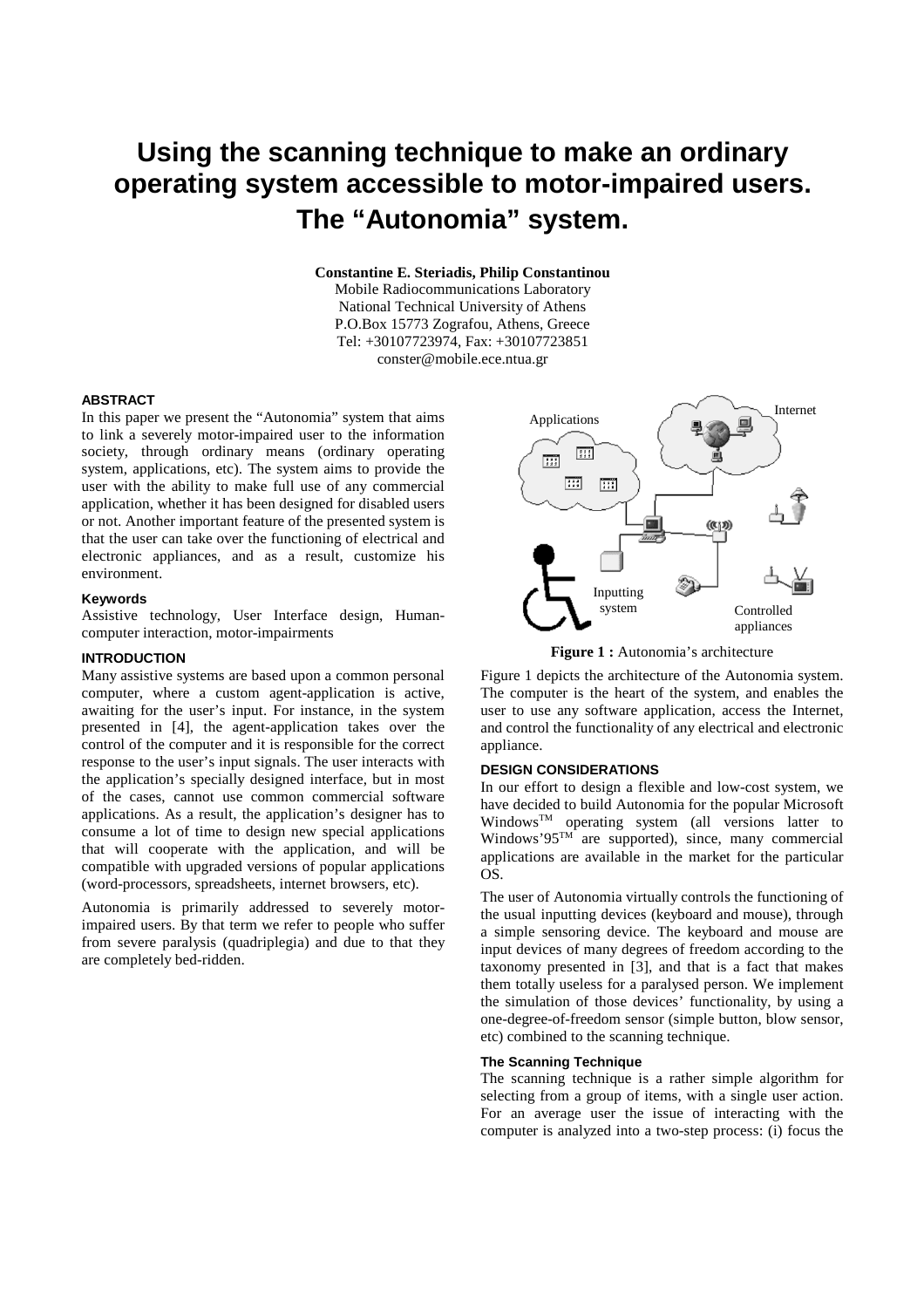input-element (physical button of the keyboard, graphical element on the screen) and (ii) perform the selection (click on the element). If the user has to select from a group of virtual buttons (graphical elements), with the use of the scanning technique, we periodically highlight each of these buttons [4]. If the desired button is highlighted then the user may perform an input, as long as it remains highlighted. This input is equivalent to a 'click', which is captured by the sensoring device, and it is transferred to the computer in a format that is recognizable for the computer (serial data).

In that way the individual can instruct the computer to perform mouse events (cursor movements, mouse clicks, drag&drop processes) and keyboard events (keystrokes). So, he can practically simulate the usage of a keyboard and a mouse.

## **USER INTERFACE**

As denoted in the previous section, the user-interface part of the system is responsible for: (i) the correct translation of the user's single degree-of-freedom input into keyboard and mouse events and (ii) the secure transmission of the events to the computer. A very important issue is how we design and group the graphical elements, so that the interaction between the user and the system is characterized by efficiency, effectiveness, acceptance and satisfaction [2]. Therefore, in order to design our system, we have decided to take into account the following principles: (i) commonly used functionality must be easily accessible, (ii) the user should be able to customize the provided functionality, (iii) a pleasant graphical interface should be designed, and (iv) the visual elements of our application should occupy the less possible area on the display.

Based on those principles, Autonomia has been developed as a single window application (Figure 2).



Figure 2 : Autonomia's main window on the desktop

The application's window is placed on a corner of the screen and cannot be overlapped by other windows. The provided functionality is categorized into 'screens', which are different forms of the application's main window. A 'screen' is a 2D area where a group of graphical elements are placed in a specific order. Each graphical element is assigned with a unique task, and the scanning technique is used to enable the user to select the desired element. Each time the user moves from one 'screen' to another, the main window's dimensions are rearranged, so as to present in a satisfactory way the current 'screen'.

The individual can manage the Windows OS with the use of 3 basic 'screens': (i) the cursor screen, (ii) the virtualkeyboard (VK) screen and (iii) the console screen. Figure 3 presents how the mentioned screens are interconnected:



**Figure 3 :** The application's flow chart

The cursor screen is the starting screen and from there the individual can move to the other two screens.

#### **The Cursor Screen**

This is the screen that enables the user to instruct the movement of the cursor, and to implement a number of common mouse functions. A snapshot of the screen is illustrated in figure 4.



**Figure 4 :** A snapshot of the cursor screen

The graphical elements presented on the screen are highlighted in the numerical sequence shown in figure 5.

| A <sub>9</sub> | A <sub>2</sub> | A3             | <b>B10</b> | <b>B11</b> | B <sub>2</sub> | B <sub>3</sub> |
|----------------|----------------|----------------|------------|------------|----------------|----------------|
| A8             | A1             | A <sub>4</sub> | <b>B9</b>  | <b>B12</b> | B1             | <b>B4</b>      |
| A7             | A6             | A5             | B8         | B7         | B <sub>6</sub> | B <sub>5</sub> |
|                |                | Group A        | Group B    |            |                |                |

**Figure 5 :** Highlighting order in two groups

The graphical elements are organized in two groups (A and B). The first element of each group (A1 or B1) is used for switching from one group to the other.

Group A contains the elements that lead to the cursor's movement. The individual can move the cursor towards 8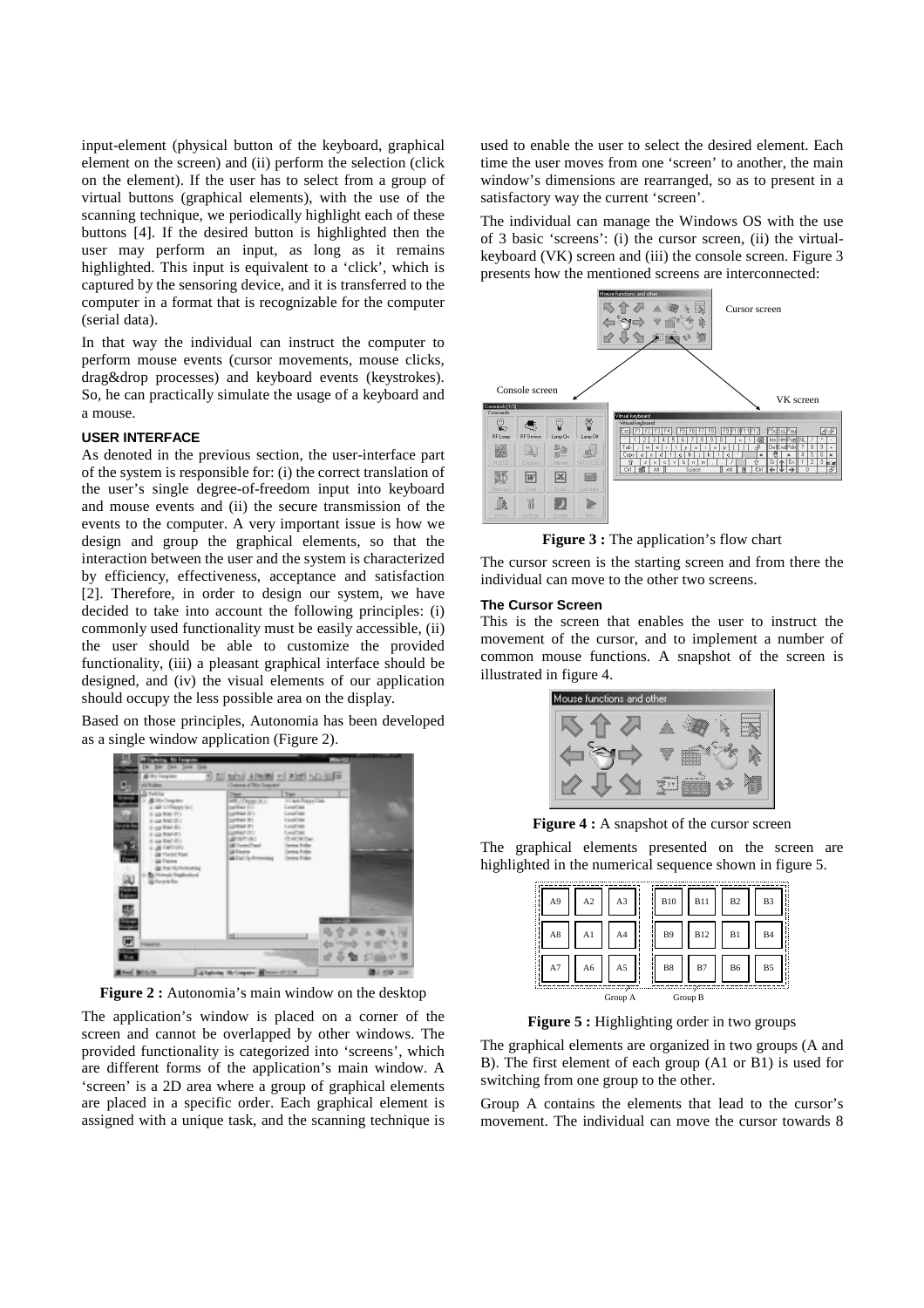directions (figure 4). In order to move the cursor towards a single direction, the user waits until the desired element is highlighted, and then he selects it. A timer is triggered and the cursor starts moving with a predefined speed (i.e. 5 pixels per second). When the cursor arrives to the desired position the user enters a click, and the cursor stops moving.

Group B contains the elements used to implement other mouse functions (clicks, wheel, drag&drop), as well as elements that lead to the VK screen (B7) or to the console screen (B8). For instance, if the user wants to perform a click at the display position (x,y), then he must switch to group A, move the cursor to (x,y), then switch to group B and select the B2 element.

# **The Virtual Keyboard (VK) Screen**

In this screen a virtual keyboard (QWERTY keyboard format) is designed on the computer's display, as depicted in figure 6. The VK screen enables the user to perform keyboard events (keystrokes). The keystrokes are sent to the active application, in the same way as the keyboard is used for typing text.

| Vitrual keyboard                                                      |              |                        |
|-----------------------------------------------------------------------|--------------|------------------------|
| Vitrual keyboard                                                      |              |                        |
| . (F31*<br>F9<br>F10F11F12<br>F <sub>4</sub><br>F5<br>Esc<br>F6<br>F8 | idScL Pau    | €                      |
| 5<br>9<br>Ū<br>8<br>ь<br>∞<br>$=$<br>ے                                | ıns<br>-dP   | $\mathbf{x}$<br>٠      |
| аb<br>e<br>W<br>q<br>O<br>p<br>u<br>υ                                 | Jelik        | 9<br>8                 |
| Caps<br>$\boldsymbol{\mathsf{x}}$<br>a<br>g<br>h<br>Ś<br>α<br>ĸ       | $\mathbf{x}$ | 6<br>5<br>$\mathbf{x}$ |
| 7<br>c<br>ti<br>m<br>×<br>v<br>b<br>n<br>s.                           | <b>Ln</b>    | æ                      |
| Alt<br>Space<br>Alt<br>E<br>Ctr<br>∟tτ                                | Ō            | 河                      |

**Figure 6 :** A snapshot of the VK screen

Due to the large amount of graphical elements (101 virtual keys), it would be very inconvenient for the user, if we implemented the scanning technique by highlighting all elements one-by-one. Therefore we have grouped the elements into 4 major groups (figure 7), depending on their location on the QWERTY keyboard.

| Group A $(17 \text{ keys})$ |                                                                                                  |  |
|-----------------------------|--------------------------------------------------------------------------------------------------|--|
| Group B $(61 \text{ keys})$ | Group C $\begin{array}{c}   \text{Group D} \\ (14 \text{ keys}) & (19 \text{ keys}) \end{array}$ |  |

**Figure 7 :** Organizing the VK screen into groups

In order to select a specific key the individual has to first define the group where the desired key belongs, through the scanning technique, and after that to select the desired key.

For group A the keys are highlighted in left-to-right order, and when a selection is performed the application returns to the previous phase. If the user omits to produce an input for 4 sequential sweeps of the group's keys, then the application returns to the previous state.

In groups B, C, D the keys are organized into rows and columns. That means that the user must select a key in a two-step process: first the row and then the column. After the user has selected a key from the groups B, C or D the application remains in the selected group, making it easier

for the user to select a key of the same group. For instance, when the user is typing text, the application remains in Group B, where all the letters are located.

The user can exit the VK screen by selecting the key with the symbol  $\overline{\mathbb{Q}}$  (Group C, row 3, column 1). The colors that appear on the VK screen can be customized according to the user's preferences.

## **The Console Screen**

Through this screen the user may perform tasks such as starting other software applications, setting an starting other software applications, setting an electrical/electronic appliance on or off, etc.



Figure 8 : A snapshot of the console screen

Figure 8 depicts a snapshot of the screen. 16 virtual buttons are presented on the screen, and each one of them links to a predefined task, in general. The user can establish a dial-up connection or a phone-call. The button's selection, is done in 2 steps, first select the row and then select the column of the button.

The user can place up to 255 buttons on the screen, grouped in pages of dozens of buttons. A button can be a link to another group of buttons, as the menu-submenu structure. The four buttons of the last line are reserved for exiting the screen, changing the scanning frequency or moving in the pages.

The data regarding the configuration of each button (picture, label, linked process) is stored into a text file, and can be easily customized by the user.

#### **Display's occupied space**

An important issue for the user interface is how much of the total display is occupied by our application. The significant part of the display is what is outside the application's window, because our application has an assistive role, only. Therefore the majority of the display's space should be left uncovered, in order to be used by other applications. Table 1 presents the percentage of occupied space by our application, for the 3 basic screens, in 800x600 and 1024x768 desktop analysis.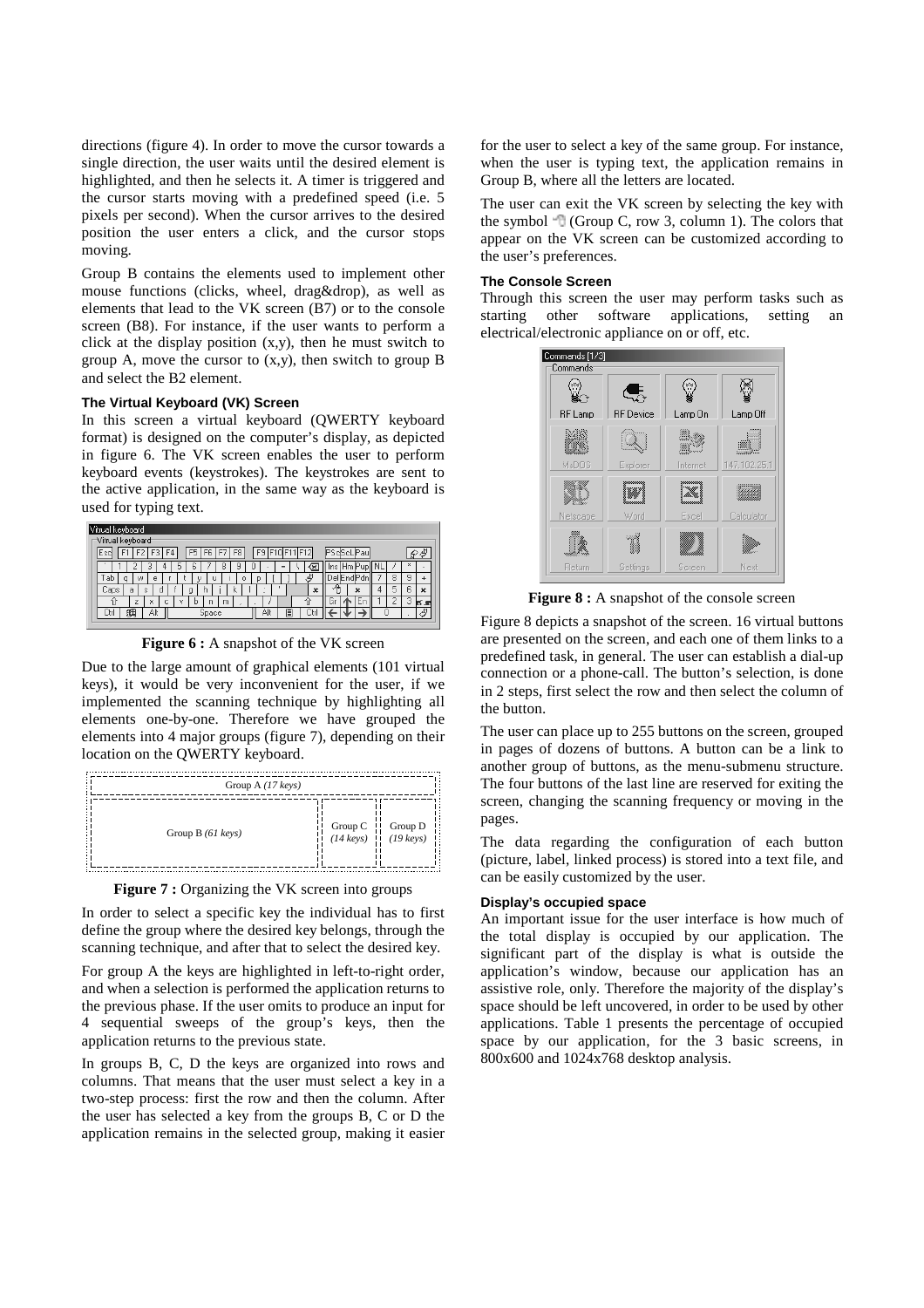| Screen         | Width | Height | Occupied space |          |  |
|----------------|-------|--------|----------------|----------|--|
|                |       |        | 800x600        | 1024x768 |  |
| Cursor screen  | 252   | 134    | 7.0%           | 4.3%     |  |
| VK screen      | 502   | 150    | 15.7%          | 9.6%     |  |
| Console screen | 312   | 301    | 19.6%          | 11.9%    |  |

Table 1 : Percentage of occupied desktop for each screen

## **THE INPUT SYSTEM**

The input system, shown in figure 9, is a one-degree-offreedom device used to capture the user's inputs. Depending on the level of the person's disability, the device should be designed to offer convenience and reliability.



**Figure 9** : The input system

The first part of the device is an electromechanical sensor that transforms a user's input into an electrical signal (pulse). By the term user's input we mean a slight movement, which the user can successfully perform. There should be no chance for the movement to be produced unconsciously. The sensor must not cause inconvenience to the disabled person, and must be designed for the specific user.

In the second part the electrical signal is transformed into serial data that is sent via an RS-232 port to the computer.

## **CONTROL OF THE ENVIRONMENT**

Environment's control means to control a series of electrical and electronic appliances (lamps, TV, Hi-Fi, etc). A wireless switch is attached to each appliance, and receives instructions from an RF-transmitter (figure 1) for setting the appliance on or off. The system can control up to 255 appliances that are located in a range of 20 meters away from the transmitter.

# **EVALUATION**

Our patient learned five and a half years ago that he had 'Amyothroph Lateral Sclerosis' (ALS). Today his legs and hands are paralyzed, and he lost his ability to speak about two years ago, due to his disease.

Our system was installed on a desktop computer with a conventional 15" monitor. The user's back is slightly raised with a pillow, so that he can watch the display. The input device is a simple button that has been placed between his knees. The simple button was a choice of the user because it was convenient for him to apply slight pressure between his knees, whenever input is needed.

## **Training and Usage**

Our patient uses Autonomia on a daily base, for about 14 hours per day, for the last 5 months. He had almost no prior computer experience, and the basic training lasted about two hours. After the training procedure we fixed the scanning cycle time at 1 second.

He primarily writes in an ordinary word-processor, and plays games, such as chess, backgammon and card games. Through the system he can control the lights of his room and the functioning of a device that supports his respiration. He can also perform phone calls to his wife's mobile phone, in case of an emergency. We have recorded voice messages, such as 'food', 'help', 'toilet', etc, to express his needs. He can also perform dial-up connections to the Internet.

## **Good Overall Satisfaction**

Our patient has expressed his gratitude and satisfaction for using the system. Among all features he is especially pleased to be able to write his thoughts on his own, compared to the previous situation, where he needed his wife to scan the alphabet, in order to build words and phrases. He has requested from us to install the system on a laptop computer, so that he could be able to transfer the system to another room, with the help of his wife, of course.

## **FUTURE WORK**

Following the evaluation results we plan to introduce new features to the Autonomia system, such as mobility, speech synthesis in Greek and English, and to implement additional screens, that will help the individual to access several Internet services. The integration towards the  $BlueTooth^{TM}$  wireless technology will also be considered.

Our future directions also include the realization of a series of evaluation sessions. We also, intend to make the system available in other languages, besides Greek and English.

# **ACKNOWLEDGMENTS**

We would like to take this opportunity to thank the General Secretariat for Research and Technology of the Hellenic Ministry of Development, for funding this work under the Operational Program of Research & Technology (EPET II 1995-2000).

## **REFERENCES**

- 1. Akoumianakis, D. & Stephanidis, C. Supporting user adapted interface design: The USE-IT system, in *International Journal of Interacting with Computers, 9 (1), 1997*.
- 2. B.E.R. de Ruyter and J.H.M. de Vet Usability evaluations in user-centred design, in *IPO Annual Progress Report 32 1997*, 27-35.
- 3. Bleser T.W. An input model of interactive systems design. *Doctoral Dissertation, The George Washington Univ.* (1991).
- 4. Steriadis C., and Constantinou P. Telematics' application for people with special needs, in *Proceedings of the IMACS-CSC '98 Conference on Circuits, Systems and Computers.*